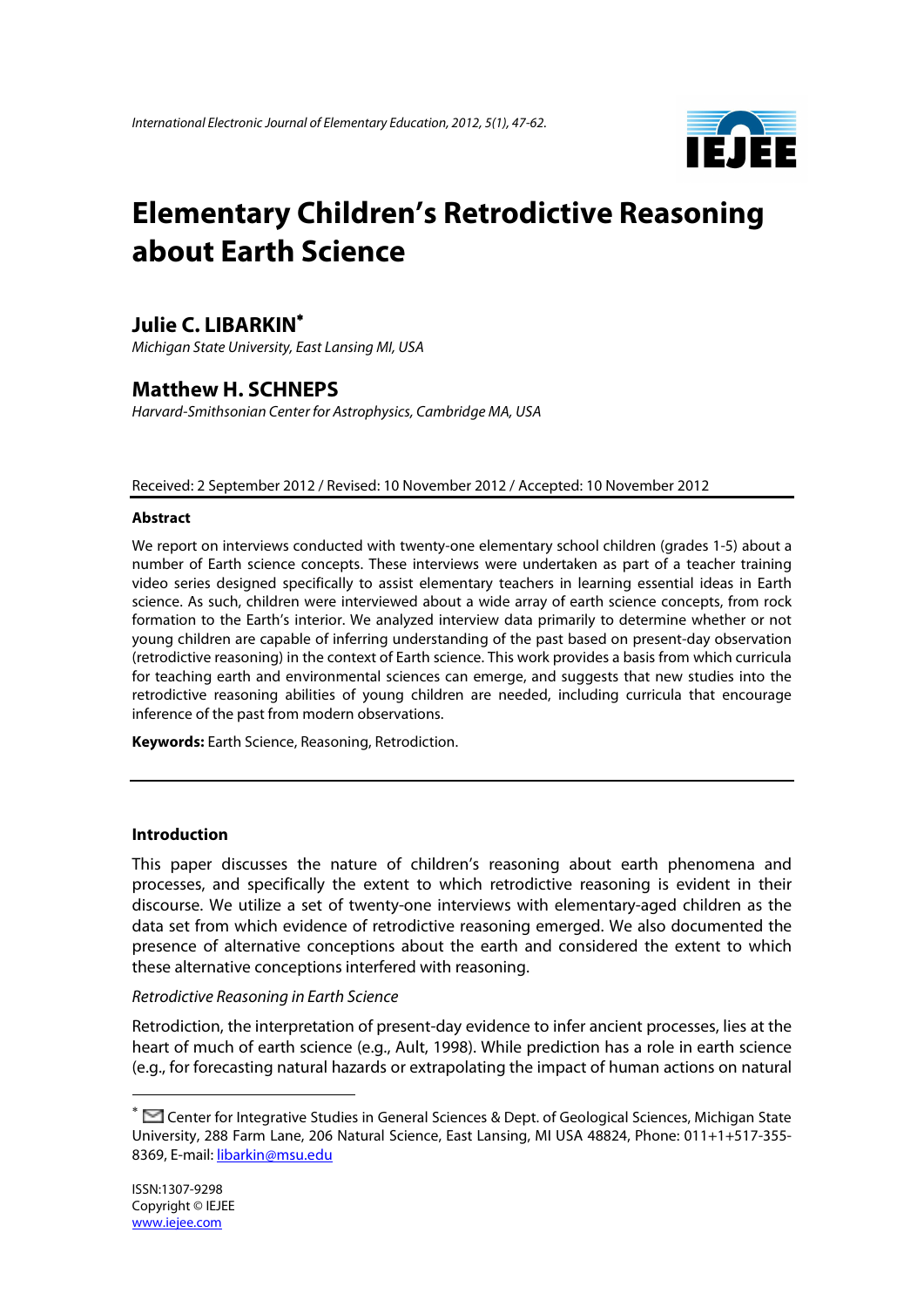systems), retrodiction lies at the heart of all fields associated with paleo-processes, including geology, evolutionary biology, and cosmology. Interestingly, the concept of retrodiction is not commonly found in discourse about scientific reasoning that emerges from the science education community (Sibley, 2009), perhaps because predictive domains of science dominate the field. At the same time, retrodictive reasoning is of vital importance because of the role it plays in public debate about topics such as evolution, the creation of the universe, and the age of the Earth.

What are the unique characteristics of retrodictive reasoning? Retrodictive reasoning requires the understanding that patterns present in the modern world are the imprints of processes that have already occurred. As a consequence of this recognition, retrodictive reasoners must be able to extrapolate possible causes for these patterns, balance the probability of one specific cause against the likelihood of another, and rationalize a preference for one particular event resulting in an observed pattern. In this way, retrodictive reasoners recognize the role of causation in the production of patterns; interestingly, not all people are able to link processes and patterns together (Libarkin & Kurdziel, 2006). Within this ontology also lies the need for using narrative to explain phenomena (Norris et al., 2005) as well as reasoning about time.

Retrodictive reasoning about earth systems is inherently connected to systems thinking (Kali et al., 2003; Lawton, 2001). Systems thinkers must recognize that processes, the events that result in observable patterns, often interact to produce surprising results. Recognizing not only singular events but also the confluence of events is the hallmark of an effective systems thinker. Systems thinking also requires an understanding that processes, particularly within complex system like the Earth, do not always interact in linear ways. Non-linear processes, including negative and positive feedback loops, are important components of Earth systems thinking for both modern and ancient Earth. Retrodictive reasoning is inherently different from predictive reasoning. Both a process and its result are observable when they are occurring in real time, thus allowing a prediction to be tested. A process that has already occurred is not observable; one can only engage in experiments, in the lab or through observable natural systems, which replicate the process and look for results consistent with the original observation. In retrodiction, one can never actually observe the original process in action. This results in interesting problems from a scientific perspective; one can never completely disprove a hypothesis about a process that has long since occurred. One can only engage in a "more likely than not", or vice versa, standard.

Curricula that explicitly address retrodiction, even in its simplest forms, are surprisingly uncommon in the earth sciences especially for young children, although inquiry in Earth science education requires attention to retrodiction (Pyle, 2008). Existing studies demonstrate that middle and high school students can engage in retrodictive reasoning about possible evolutionary pathways through inquiry with hominid skulls and radiometric data (Thomson & Chapman Beall, 2008). Similarly, geology majors in a capstone course specifically oriented towards retrodiction in global systems reported better understanding of Earth's spheres after engaging in the course as well as more confidence in their ability to retrodict patterns based on observable modern processes (Sunderlin, 2009).

#### *Alternative Conceptions in Earth Science*

Although alternative conceptions are not the focus of this study, the students in our interviews present a number of non-scientific ideas that warrant discussion of alternative conceptions here. A growing body of literature has documented the alternative conceptions about Earth's systems held by elementary, secondary, and advanced students (see reviews of Cheek, 2010; Dove, 1998; King, 2008). These conceptions provide a window into the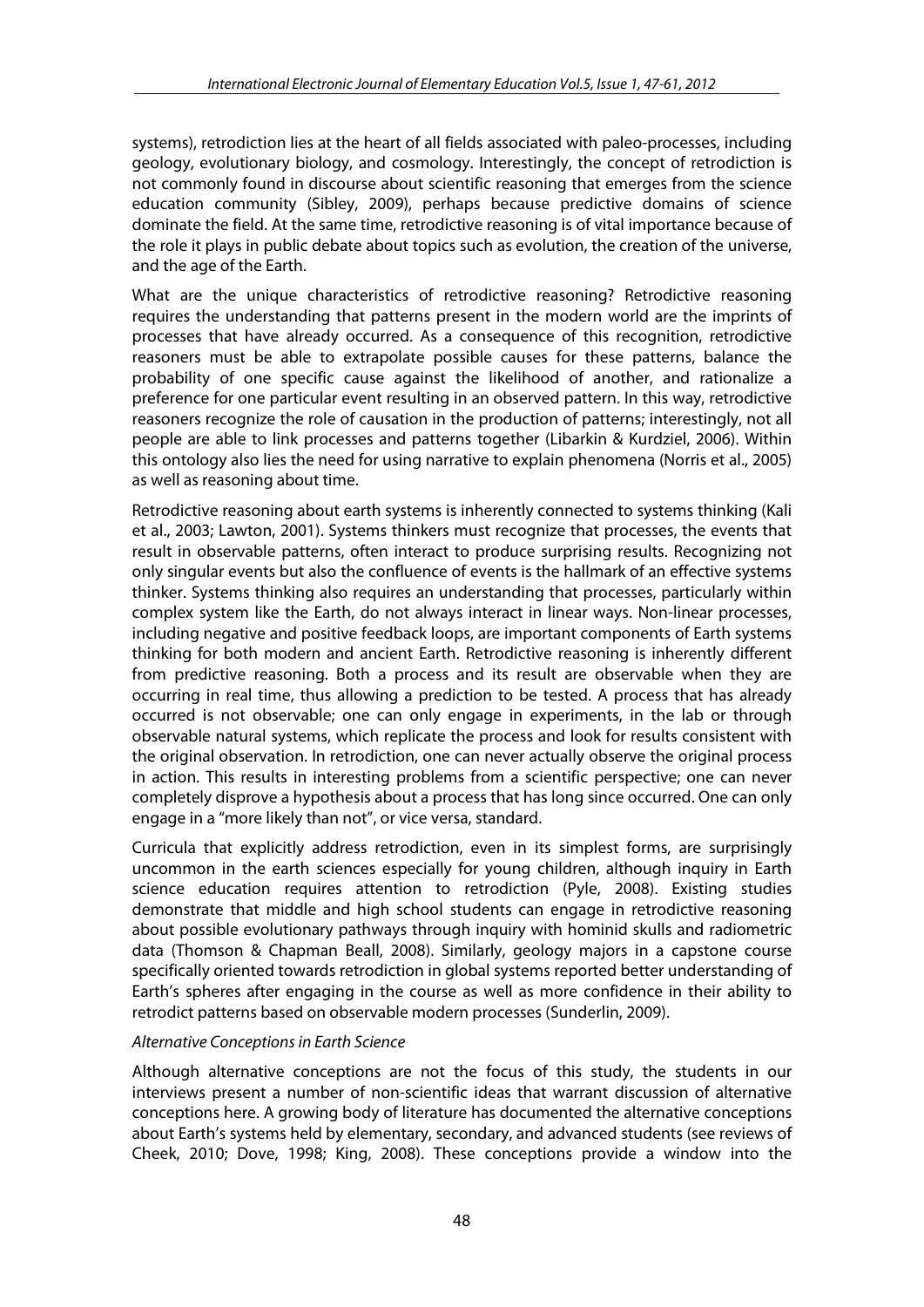reasoning that might be occurring as students interact with Earth science concepts and phenomena, as well as insight into the potential difficulties students may face in the classroom. An understanding of alternative conceptions is vital for teachers interested in aligning curriculum with student needs, and exposure to the ideas of others can provide students themselves with a gateway into learning complex material.

Alternative conceptions about Earth science have been documented across the Earth system and across age groups. For the purposes of this paper, we focus on alternative conceptions related to the topics covered in our study, including geologic time, particularly as it relates to the timing and rate of Earth processes, rock and soil formation, and deep Earth processes related to, for example, plate tectonics and magma formation. Studies of student ideas about Earth science are much rarer than in other disciplines. Where possible, we report on studies of young children, and include studies of older students (high school, college) where relevant studies of young children are not available.

Student conceptions about Earth's surface processes are often related to their personal observations of the natural world. For example, alternative conceptions about rock formation mechanisms can be understood in the context of observable surficial processes. College students in two studies (Kortz & Murray, 2009; Kusnick, 2002) articulated the idea that rocks form when water dries up or when water deposits material into piles; the simple acts of drying and depositing generate aggregate rocks. Younger students also describe rocks as growing from smaller objects or pebbles (Ault, 1984; Blake, 2005; Dal, 2007), an idea that may also be present in older students (Kusnick, 2002). The relationship between rocks and soils is also sometimes misunderstood, with some teachers believing that soils are deposited as rock layers (Gosselin & Macklem-Hurst, 2002). Happs (1984) noted particularly the importance of geologic time in understanding soil formation, and many of the aforementioned studies note difficulty students have in conceptualizing deep time.

Conceptions about deep Earth processes may more often be driven by instruction, rather than personal experience. Phenomena that are not directly tangible but are rather recognized by their effects, such as plate tectonics, geomagnetism, and gravity, can be particularly difficult for students in Earth science courses to understand (Libarkin & Kurdziel, 2006). This can result in confusion at basic levels, such as with simple terminology used to explain deep Earth processes (e.g., Libarkin et al., 2005), and at more conceptual levels. For example, students may believe that earthquakes push tectonic plates (Barrow & Haskins, 1996; Ross & Shuell, 1993), that mountains simply grow (e.g., Muthukrishna et al., 1993; Trend et al., 2000), or that volcanic magma originates at the Earth's core (Nelson et al., 1992). Students also draw a surprising array of models of the Earth's interior when asked to imagine cutting the Earth in half, including an Earth containing flat or no layers (e.g., Blake, 2005; DeLaughte et al., 1998; Libarkin et al., 2005; Lillo, 1994). The physical location of tectonic plates and the physical state of Earth's interior are also areas of significant confusion.

Student ideas about geologic time have focused on understanding of the order of events as well as the long timescales ('deep time') inherent to many Earth processes. Ault (1982) recognized that young children are able to reason about relative time, an ability that is found across age ranges (e.g., Dahl, Anderson, & Libarkin, 2005; Libarkin et al., 2005; Trend, 1998, 2000, 2001). A number of alternative conceptions about the relative ordering of events have been identified, including that man and classical dinosaurs co-existed (Schoon, 1995), life and supercontinents existed when Earth first formed (Libarkin et al., 2005), and similar ideas related to the misunderstanding of the order and scale of geologic events. The idea that temporal reasoning is unique from other abilities (Montangero, 1996) has also been applied to studies of high school students, with the conclusion that difficulties in reasoning about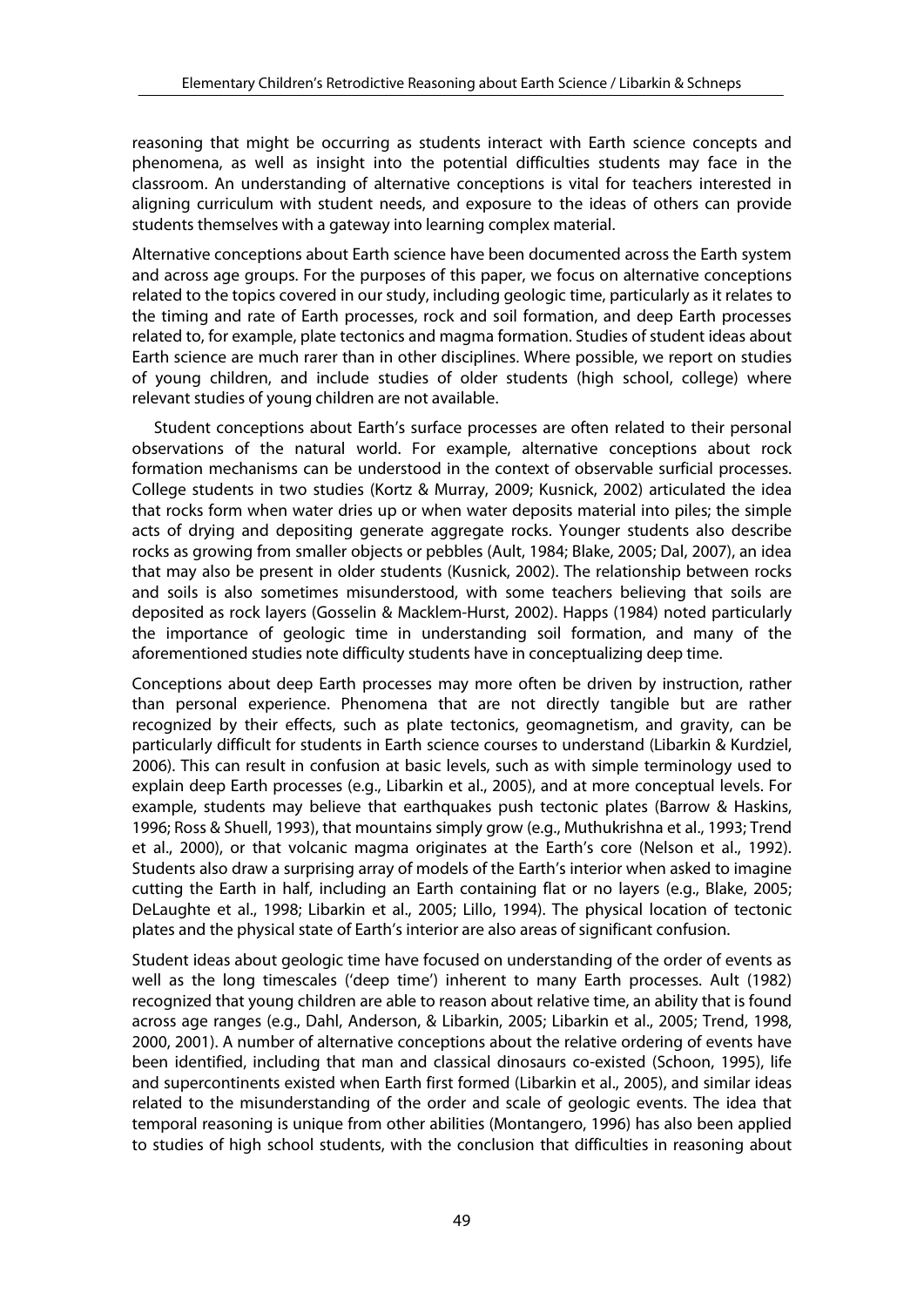deep time may be related to deficiencies in diachronic thinking (Dodick & Orion, 2003). Similarly, Trend (1998) suggests that mathematical difficulties associated with understanding large numbers may inhibit understanding of deep time.

### *Aim of the Study*

The Earth sciences have generally not received as much attention within science education as biology, chemistry, and physics have, although a growing recognition of the importance of Earth science in schooling and global discourse is increasing the attention paid to it and related disciplines by science educators (Lewis & Baker, 2009). Our goal in undertaking this study is to further the understanding that teachers and researchers have about the ways in which children reason about Earth processes. To further this goal, we analyzed student ability to engage in simple retrodictive reasoning, as reflected in their discourse about Earth processes, and utilized this opportunity to also document the presence of alternative conceptions.

Based on existing work that clearly shows predictive reasoning ability among children (i.e., Zimmerman, 2000), we hypothesized that elementary students would be capable of engaging in the aspects of simple retrodictive reasoning needed to reason in Earth science. We present evidence of retrodictive reasoning as suggested by student discourse, and considered the role that age might play in student reasoning ability. Secondarily, we hypothesized that, given the limited research into children's alternative conceptions about Earth science, confirmation of existing studies and new alternative conceptions about Earth processes and phenomena would be evident in student responses.

# **Methods**

## *Context*

Interviews with twenty-one elementary students were analyzed for this study. These data originated from a series of interviews conducted during the creation of a video series created to support teacher-education, published in 2004 (Argow, Reilly, & Schneps, 2004). This video series, containing edited components of the interviews analyzed here, is accessible online (http://www.learner.org/resources/series195.html) and was designed to help elementarygrade teachers develop deep understanding of the science concepts needed to effectively address standards in Earth and Space Science. Interviews with children were used to engage teachers about the prevalence of student misconceptions, and were coupled with in situ interviews with real geologists, explanatory simulations, and online activities. Students were interviewed singly and in pairs, and some students were interviewed more than once.

Participants (and guardians) provided written informed consent for this study. Nevertheless, we delayed publication of these data expressly because some of the children discussed here are shown in the video series – we wanted enough time to pass between publication of the series and analysis of these data to ensure that neither we nor readers would be able to identify specific participants. That is, given the nine-year delay between these interviews and this analysis, we are now unable to link any de-identified interview transcripts with specific children. Finally, while we present general demographic information below, we have explicitly limited the information provided to ensure interviewee anonymity.

#### *Procedures*

*Recruitment*. Participants were twenty-one elementary-aged children recruited from classrooms in a large, North American city. Given that the interviews were conducted to provide source material for teacher education, participants were selected on the basis of their interests in science and their willingness to appear on camera, as gauged by their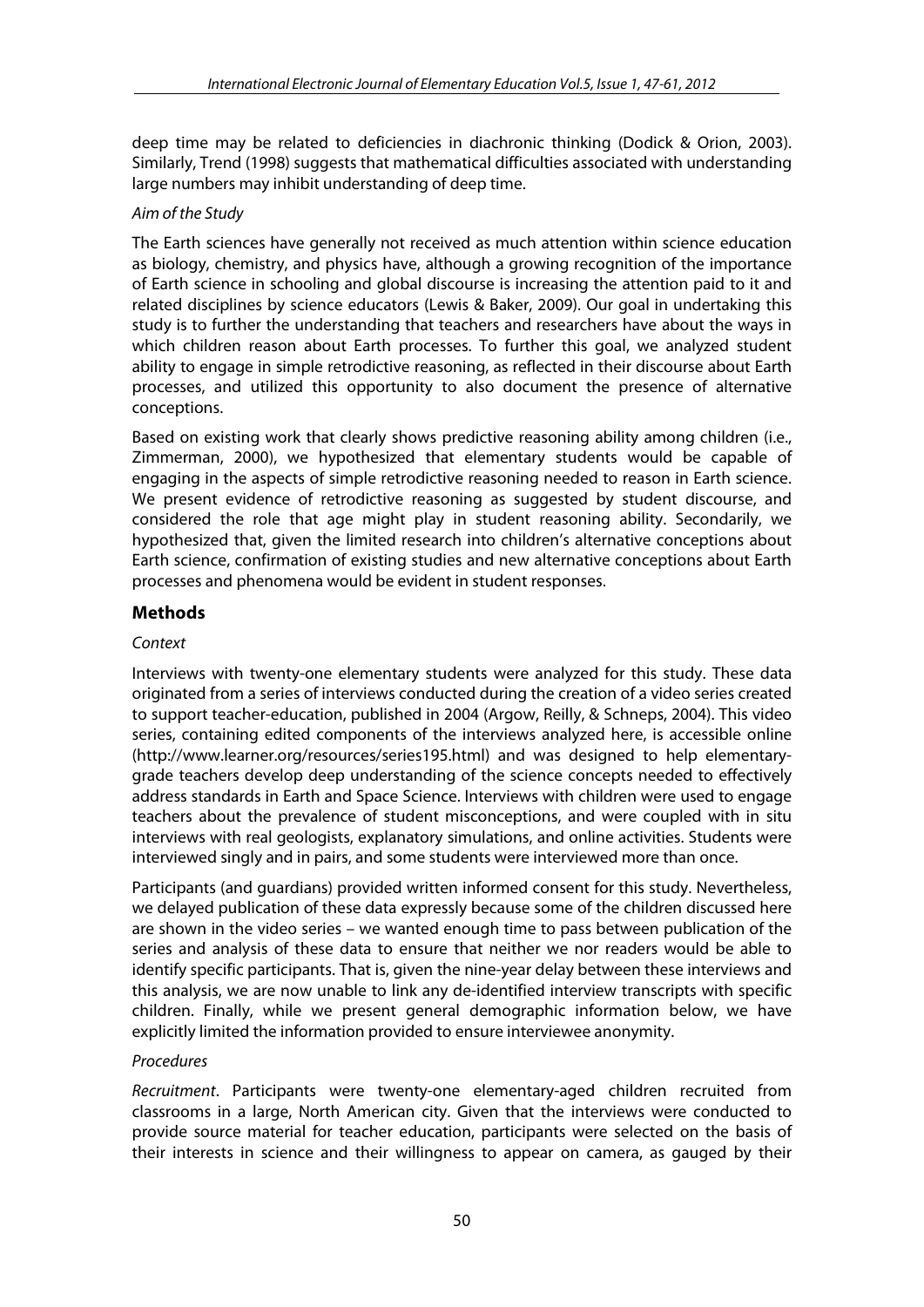teachers. Ethnicities represented a broad diversity as expected for a large city; we do not provide specific ethnicity information. Children were enrolled in first through fifth grade and were 62% (n=13) female (Table 1).

| Grade           | Gender*  | <b>General Topics Covered</b>                                      |
|-----------------|----------|--------------------------------------------------------------------|
| 1st             | 1 F. 1 M | Soil, earth's interior, air                                        |
| 2 <sub>nd</sub> | 2 F, 1 M | Rock formation, soil, volcanoes, earth's interior, plate tectonics |
| 3rd             | 5 F, 2 M | Rock formation, soil, volcanoes, earth's interior, plate tectonics |
| 4th             | 3 F, 3 M | Rock formation, volcanoes, earth's interior, erosion               |
| 5th             | 2 F, 1 M | Rock formation, soil, volcanoes, earth's interior                  |
|                 |          |                                                                    |

**Table 1.** *Grade and Gender Distribution of Interviewees*

\* F=Female, M=Male.

*Semi-Structured Interviews*. All interviews were conducted in the same room. Interviews were audio- and video-taped, with up to three video technicians present to manage multiple cameras and the audio recording. The first author conducted all but three of the interviews, and the second author observed all of the interviews. During most of the interviews, the second author was able to speak to the interviewer through an earpiece; this allowed the second author to make suggestions for the interviews without interfering with the interview process directly. Care was taken to ensure the interviewer did not to introduce verbal or nonverbal cues that would direct or lead the participant's response. In particular, a set of predetermined interview prompts was used with all subjects and any interview probes were derived from the interviewees' own language during the interviews.

Each interviewee was given a unique identifying code prior to analysis; the second letter and the number indicate gender and grade level, respectively, while the first letter makes each code unique. Most of the children were interviewed alone; eight children were interviewed in pairs and two participants were interviewed more than once. Interviews started with general topics related to rocks, soil, mountains, and water, although interviewees ultimately discussed a variety of other topics with interviewees (Table 1). Each interview started with a visual or drawing prompt. At the start of each interview, children were asked to draw pictures and/or were shown rocks (e.g., Fig. 1), a bucket of soil, a rain stick, or photos to prompt their thinking. These probes were used as needed throughout the interview, and interviewees were encouraged to draw out their ideas. The interview protocol was semi-structured. The interviewer began each interview with a few scripted questions, and these questions were used throughout the interview to redirect the discussion, as well. As the interview progressed, probes were generated in response to interviewee discourse and drawings. This resulted in a wide variety of topics being covered across the entire sample.

*Coding*. Transcript analysis focused on retrodictive reasoning patterns, with a secondary purpose of documenting alternative conceptions. First, we analyzed transcripts for the presence or absence of basic retrodictive reasoning. This coding scheme does not represent retrodictive reasoning in its entirety, but rather models the most simple aspects of retrodictive reasoning that are necessary for effective reasoning about the Earth:

- 1) Links are made between observations and processes as evidenced by an understanding that patterns present in the modern world are the imprints of processes that have already occurred.
- 2) Multiple working hypotheses are raised (multiple possible causes for these patterns are held simultaneously).
- 3) Preference for one hypothesis over others are rationally explained.
- 4) Reasoning references time beyond human timescales.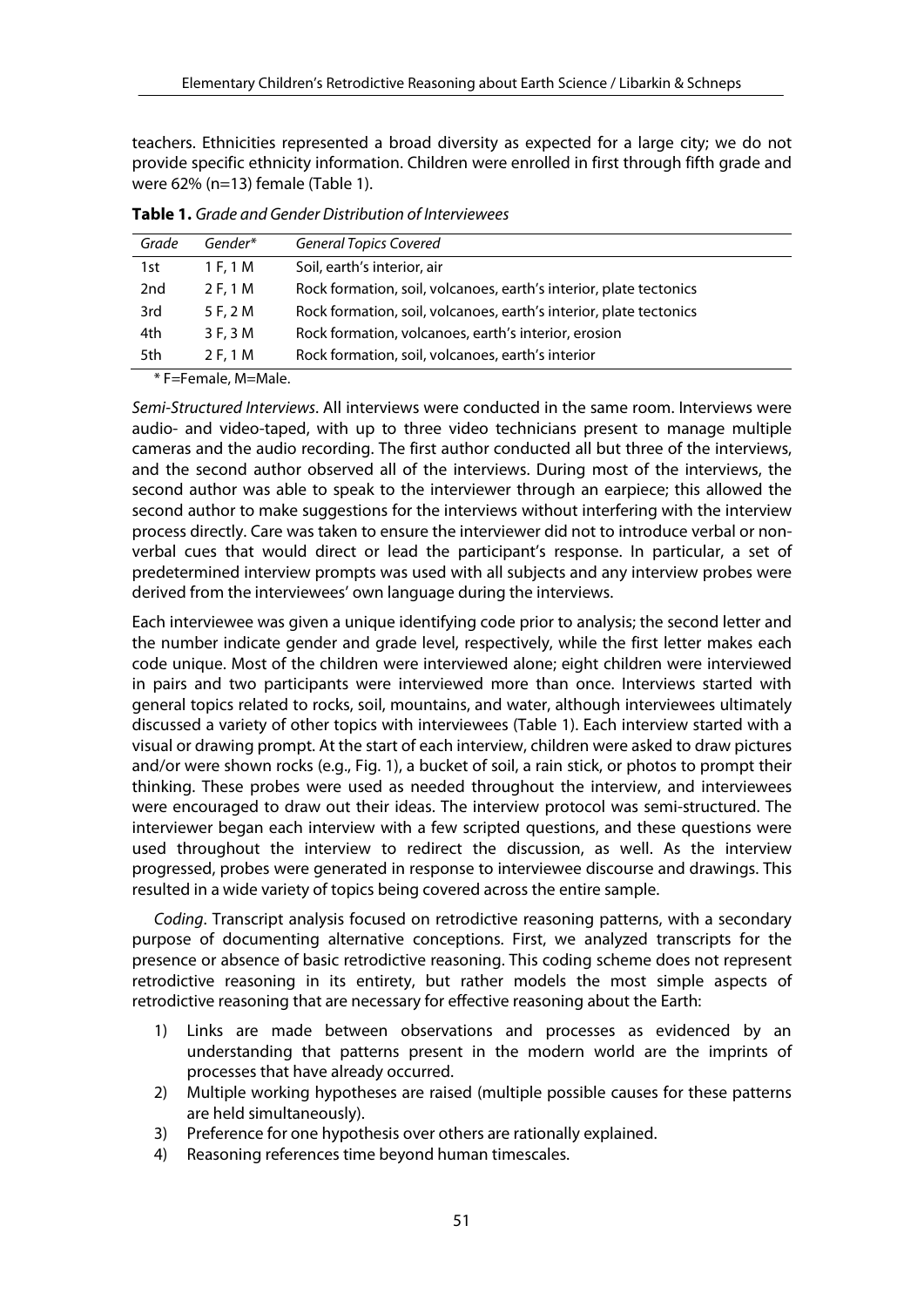*Reliability.* Inter-rater reliability for codes was established through concurrent coding of  $\sim$ 10% of the responses by the first author and a colleague (a geologist and former high school teacher). The raters calculated the single measures intraclass correlation across all retrodictive codes evaluated by both authors. The average measures intraclass correlation was 0.92 (min.=0.82 and max.=0.96). An intraclass correlation of 1.0 implies perfect reliability; a correlation of 0.92 indicates that both raters were in strong agreement. Disagreement related to the similarity in two codes, one that related to interacting events and the other associated with feedback; this disagreement was clarified through recognition that neither was fundamental to retrodictive reasoning and both were removed. This high reliability for the coded subsample allowed one author to complete the coding with a reasonable assumption of reliability for all analyses.



*Figure 1.* Examples of rocks used to engage students during interviews. A) Fossil-rich limestone. B) Fine-grained sandstone with ripple marks.

# **Results and Discussion**

The structure of students' retrodictive reasoning patterns is intertwined with the presence of alternative conceptions about Earth phenomena. As such, we discuss retrodictive reasoning patterns in significant detail, and note where alternative conceptions are also evident in the student discourse. We particularly focus on evidence that highlights the presence of retrodictive reasoning in students.

The elementary students interviewed in this study exhibited varying degrees of retrodictive reasoning. Nearly every interviewee recognized that Earth materials and patterns present today are the result of prior events. This reasoning was evident most commonly when students were presented with tangible materials, such as dirt or rocks, or when students were drawing pictures of structures they had seen or learned about, such as volcanoes or the Earth's interior. Most students were also able to articulate a possible process that could have created a specific observed pattern, although not all students were able to articulate nonanthropogenic processes. That is, only a subset of students recognized that processes occur on Earth that are independent of human action. In addition, a few students articulated more than one possible process, demonstrating that young children are able to generate multiple working hypotheses about Earth processes.

# *Links Between Observations and Processes*

All interviewees (n=21) recognized that processes leave traces, and that these traces can be used to reason about processes themselves. This is the most fundamental component of retrodictive reasoning and was evident in student discourse about both simple and complex phenomena. In addition, students were generally able to articulate reasoning for why a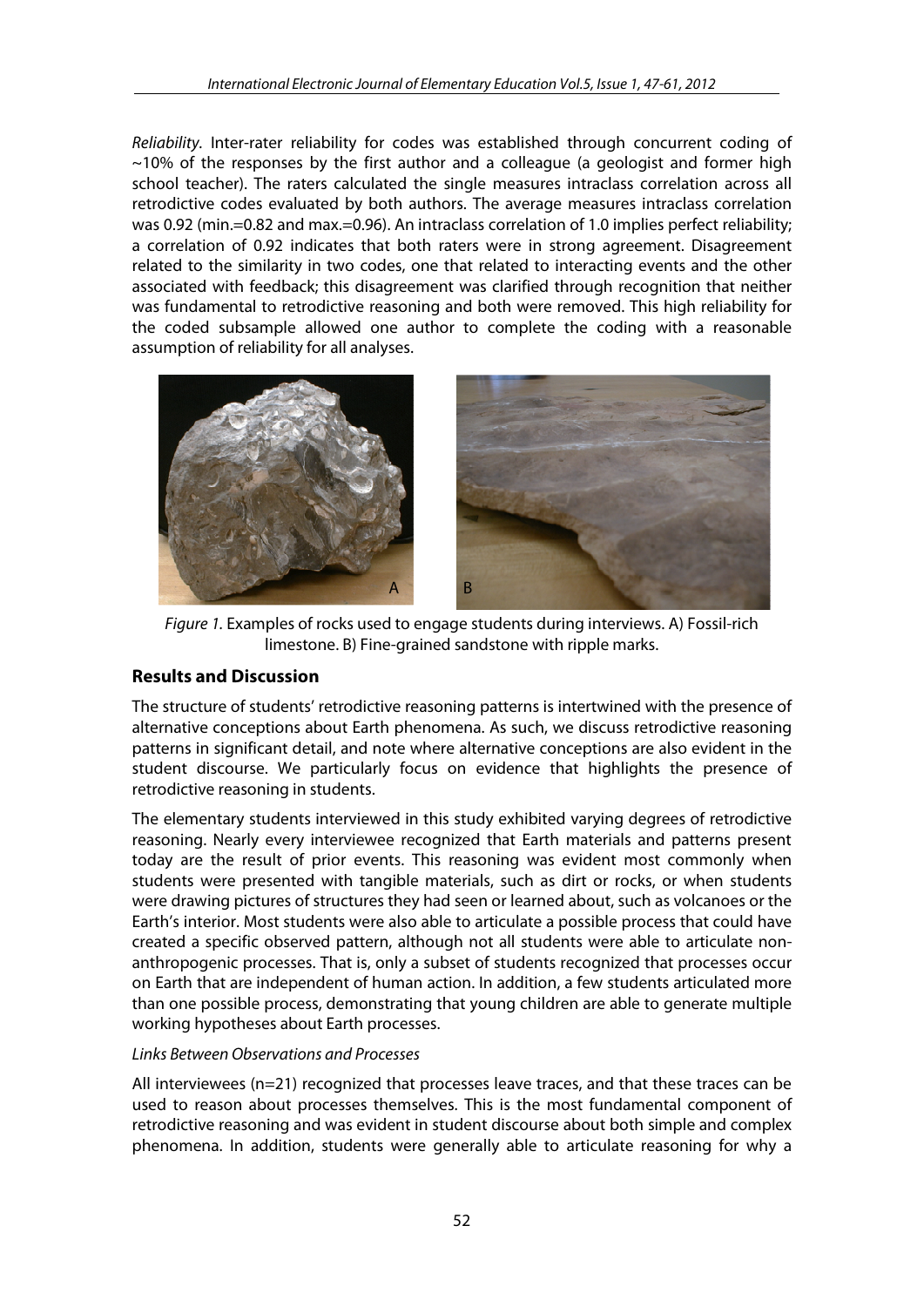process would create a specific outcome. To demonstrate this, we provide examples related to students' ideas about rock formation as well as more complex ideas about why some rocks are found in seemingly unlikely places. Students most often called upon processes that were familiar from everyday life, and less commonly called upon processes that had clearly not been experienced directly.

Many of the children interviewed about Earth's interior held the previously documented idea that the Earth contains a layer of magma, often with that layer at the Earth's center, and that this layer is the source of lava that is extruded by volcanoes. Interviewees who discussed the Earth's interior all expressed an idea that the center of the Earth is very hot. One fourth grader (JF4) explained that, in addition to other reasons, the inside of the Earth is hot because neither water nor air could get inside the Earth to cool it off. She compared a hot, stuffy room to the Earth's interior, explaining that:

*JF4: If no air can be in [a] room, it gets horribly hot.*

*Q: Why does it get really, really hot in that room?* 

*JF4: Because no fresh air from the outside can get in here and make us feel nice and cool. So that's why.* 

This student is clearly calling upon familiar experiences with fire and stuffy rooms in building her explanations about Earth phenomena, and may related to the alternative conception that insulation by itself is a source of heat (e.g., Wiser & Amin, 2001).

Another example of everyday explanations is found in a student's model for the formation of dirt and rocks included in a model in which the rotation of the Earth resulted in the mixing of materials that form dirt. For example, a 1st grade female indicated that dirt forms because "*the earth is spinning so fast, that kind of mixes everything together*" (EF1). This student used the mixing that occurs when she makes cookies as an explanation for why this mixing would result in a solid rock. Although not based on everyday experience, a fourth grade female presented a disconnected set of ideas for how shells might form a rock (Fig. 1A) that included Earth's rotation: "*the weather or the sun or you know how the earth sort of rotates around, maybe they got hardened and that's how this thing was made*" (ZF4). Experience with heat and the Sun's impact on materials at Earth's surface likely also influenced the processes students called upon to explain rock formation. One third-grade student believed that rocks would harden because "*the sun probably was looking at it for a long time, like a lot of heat was on it for a lot of years and then it finally just hardened*" (EF3). A fourth grader (MF4) expressed the partially correct idea about sedimentary rock formation, stating that, "*sand rocks, they're made from sand crushed under the ground for many years*"; it is unclear in this case whether 'crushing' refers simply to pressure pushing sand together (a scientific idea) or whether it indicates the formation of sand from rocks underground (an alternative conception).

Beyond simple explanations of rock formation, students were asked to reason about seemingly contradictory information. A rock containing shells (Fig. 1A) was presented to some students as having been discovered beneath the ground within the interior of the USA. The students were generally adamant that the rock formed near a beach, and also recognized that the interior USA is far from beaches. This cognitive dissonance provided an opportunity for students to reason retrodictively. For example, a third-grade student (OF3) provided an explanation for the contradiction of a shell-containing rock far from a beach that relied upon her prior knowledge:

*Q: …How could this [rock in Fig. 1A], that you said came from a beach, end up in the middle of Kansas?*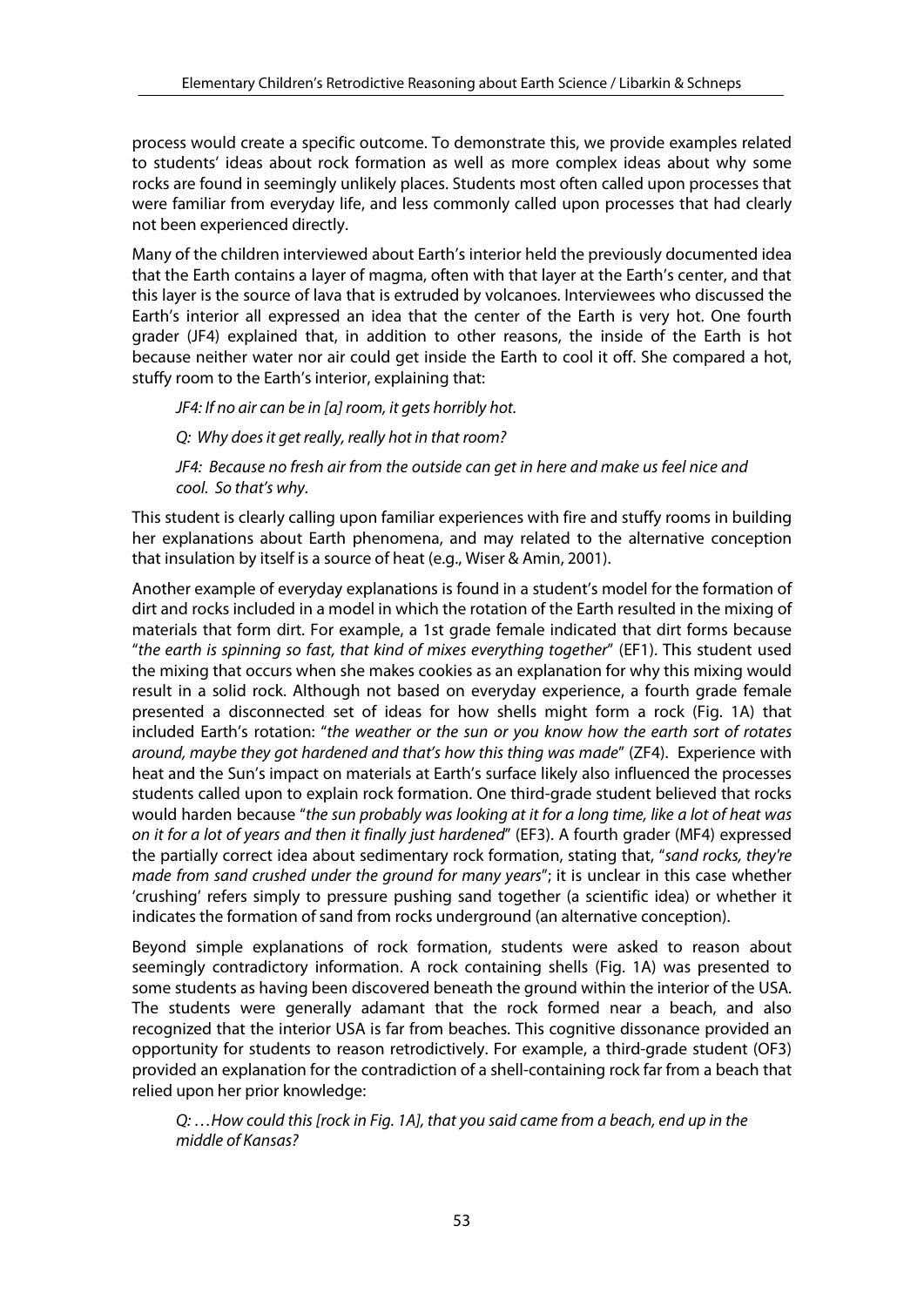*OF3: Maybe a long time ago…maybe that was formed when the dinosaurs, where the United States wasn't all together…it was probably next to the ocean once, but then it got in while the states formed together to make United States of America. Probably just stayed there until you guys dug it up*.

With prompting, OF3 provided a drawing of the process that would result in the "*states form[ing] together to make United States of America*", with each state representing a unique tectonic plate (Fig. 2). She clearly articulated that the rock needed to form near the ocean, and recognized that while an ocean did not currently exist in the region an ocean may have existed in that location in the past. Several researchers have noted that students often mistake continental boundaries for plate tectonic boundaries (e.g., (Marques & Thompson, 1997). The above-mentioned student as well as others in this study similarly suggested that tectonic plates are delineated by non-related external boundaries. In this case, OF3 confounded geopolitical boundaries associated with the borders of states within the USA with physical boundaries separating tectonic plates. Despite this confounding, OF3's hypothesis of tectonic plate movement is a good explanation for the presence of shells at great heights such as in the Alps, although a rock in the USA's interior likely resulted from a different mechanism (an intracratonic ocean).



*Figure 2.* Drawing of the "State Tectonics" process made by a third-grade student (OF3).

Each landmass, outlined in brown, was drawn as a different state (e.g., Kansas, Minnesota). The brown dot represents the location in the interior of the USA where the interviewer indicated the rock in Fig. 1A was discovered. Blue represents ocean locations during the time of the rock's formation.

A second third-grader (TF3) provided an alternative, human-based cause for the rock's location in the continent's interior. She also recognized the necessity that the ocean must have existed in the rock's place of origin in the past. Her model appears to be based on prior exposure to beach replenishment strategies undertaken by municipalities to combat beach erosion.

*Q: …How could this [rock in Fig. 1A], that you said came from a beach, end up in the middle of Kansas?*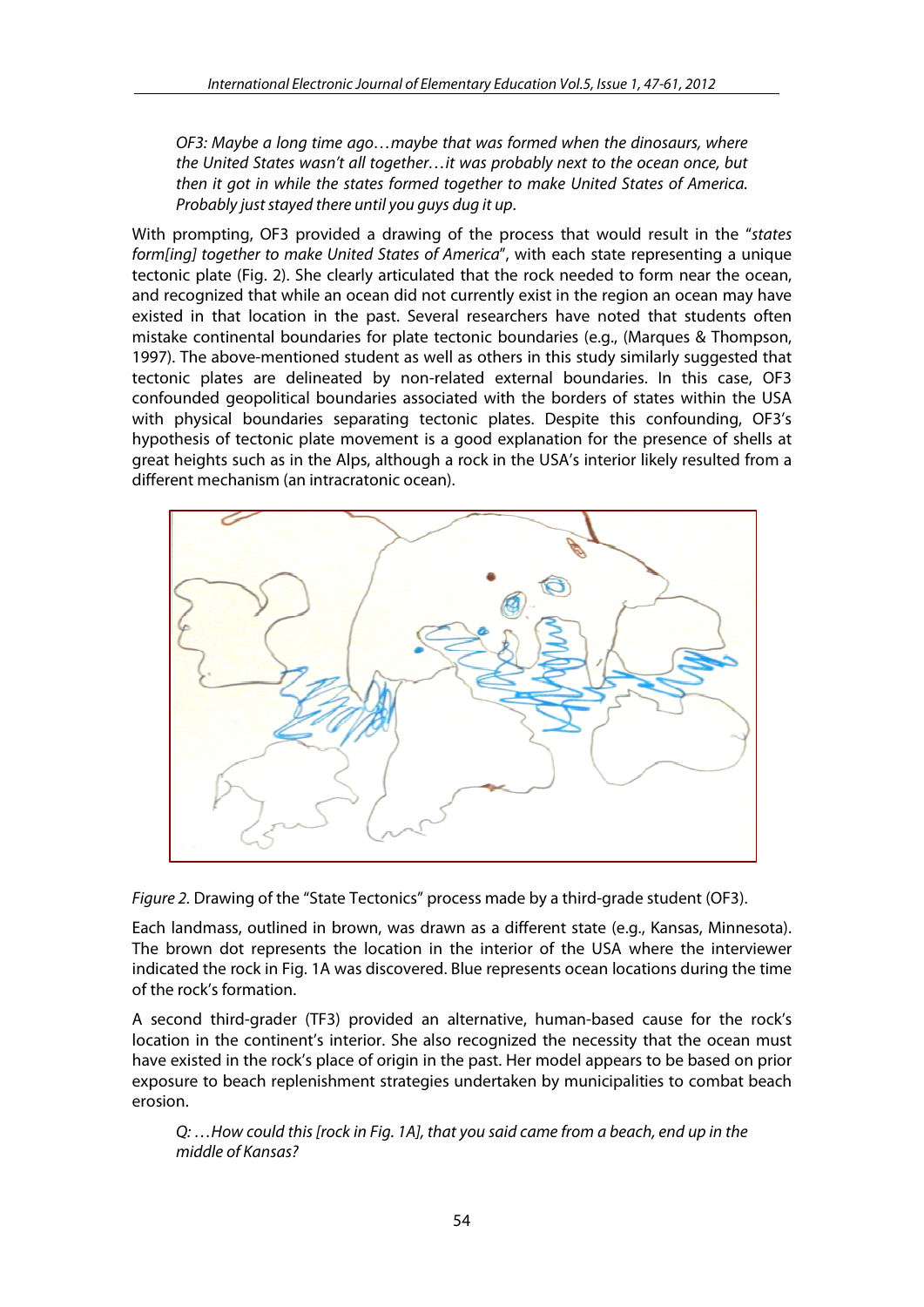*TF3: …I've heard that they took dirt or sand or stuff and dumped it into the ocean, so*  the ocean got smaller and smaller and smaller, like somewhere over there, and then it became land. So maybe…they put dirt and sand in the water to make land, like extra land.

Q: So who did that?

TF3: People that were there…not necessarily people today, because they would be long gone by now, but like people that existed a long time ago.

In this exchange, the student still recognizes that the process must have been an ancient one. This requires her to call upon peoples who are "*long gone by now*", rather than requiring the process to be modern. Both of these exchanges, that of OF3 and TF3, suggest that these students are using retrodictive reasoning to combine disparate pieces of information (i.e., state boundaries, ancient peoples, beach replenishment) into a single explanatory model that still allows for earth processes to have occurred in the past.

#### *Presence of Multiple Working Hypotheses*

In most cases, interviewees provided only one explanation for their observations or ideas; that is, most of the interviewed students did not offer more than one process that would result in an observed material or pattern. However, a subset of students (n=8) did exhibit the ability to consider more than one explanation for their observations. Most often, these ideas were presented in response to interviewer prompts over time, rather than as a set of possible mechanisms presented in tandem. This is an important distinction in that we cannot always know if these children abandoned one idea before presenting a new idea, or if ideas were truly held as multiple working hypotheses simultaneously.

Returning to the idea of rock formation, a fifth grade girl (OF5) provided two possible mechanisms for the formation of a shell-filled rock (Fig. 1A). Her first explanation revolved around lava mixing with seashells:

*Q: You said that the seashells were in the rock; how did the seashells get in the rock?* 

*OF5: Well, maybe if a volcano erupted or something, maybe the lava mixed in the sea shells and became a rock.*

The interviewer prompted the student to provide other explanations in an attempt to identify multiple hypotheses. Although many students articulated just one mechanism, OF5 provided a second explanation similar to ideas other students held about the Sun baking rocks:

*OF5: Maybe it's clay and seashells hardened.* 

*Q: How would that happen?* 

*OF5: Maybe it was just left out in the sun with sea shells and it just became really hard and you couldn't get the sea shells out of it anymore.* 

Other students provided multiple explanations without significant prompting. A third-grade boy (JM3) presented a suite of possible mechanisms for the formation of mountains that included meteor impacts, earthquakes, pressure from underground, volcanoes, and wind deposition. This represents many of the common alternative conceptions about mountain formation documented in the literature (e.g., Muthukrishna et al., 1993). In the case of JM3, he articulates quite clearly that different mountains are formed in different ways, clearly demonstrating his ability to work with multiple hypotheses at once. In the following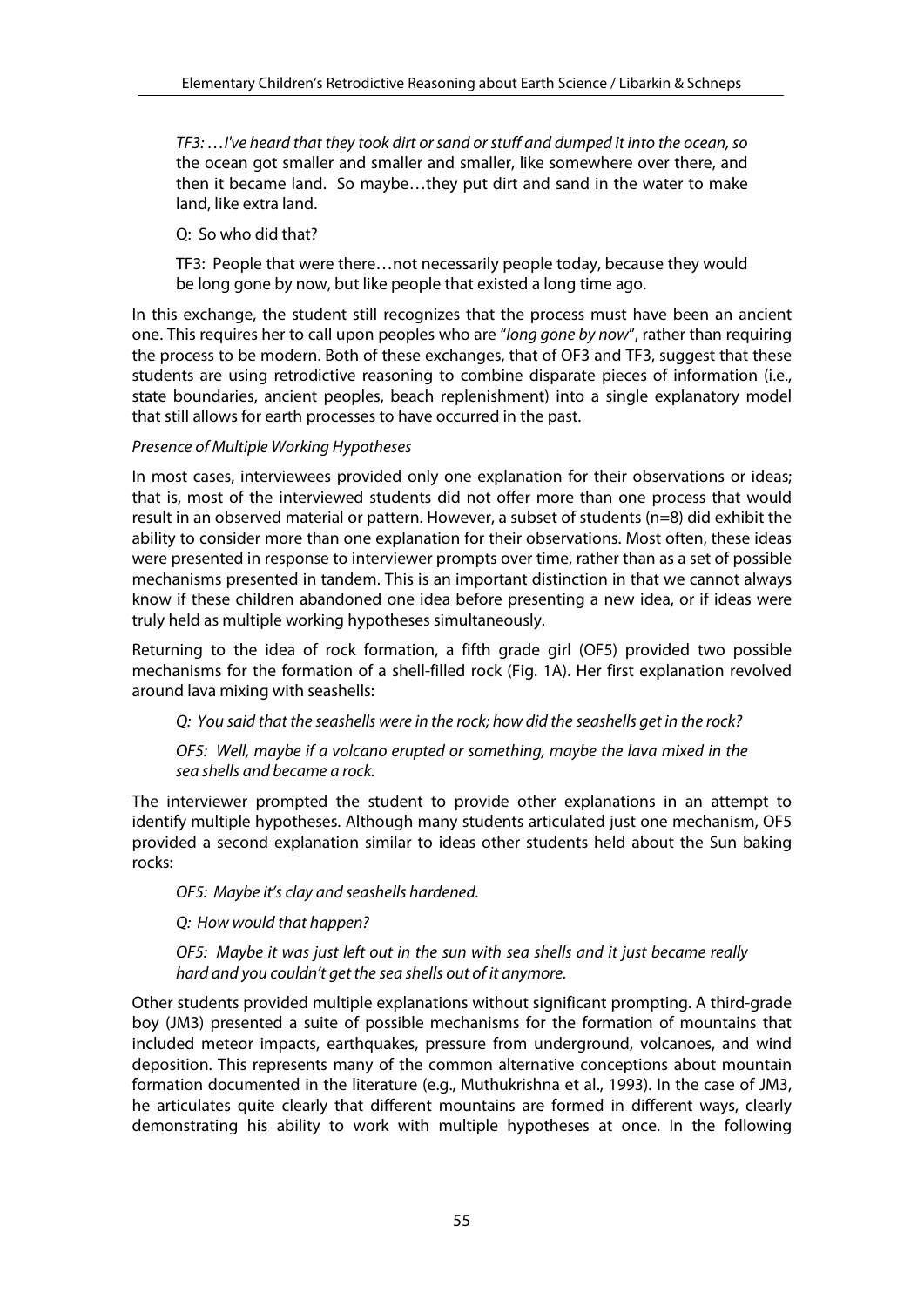exchange, JM3 is explaining how mountains can form from meteor impacts, volcanoes pushing up from underground, or from the remnants of old volcanoes:

*Q: You said earlier you think Mount Everest formed when a crater hit the earth; can you tell me more about that?* 

*JM3: If it were formed by a crater, it must have been a whole bunch of craters… A crater is a giant hole in the ground that was formed by a meteorite …[the mountains are] in between most of the craters.* 

*…* 

*Q: Do you think all mountains form that way?* 

*A: No, I don't.* 

*Q: How can you form other mountains?* 

*A: …something happening underground, so it pushes all the layers of land up so it forms a mountain.* 

*Q: What's happening to push that land up underground?* 

*A: Maybe it was when a volcano was erupting, or many at the same time. Or maybe it was just an old volcano that was made in the sea and then after years, it wasn't a volcano anymore, because the rocks change over time, so it becomes a mountain instead of a volcano.*

The student did not change his mind when subsequently probed, but rather stuck with the idea that multiple processes can produce the same effect. This is indicative of reasoning with multiple hypotheses.

#### *Preference for One Hypothesis Over Others*

As explained above, all students possessed the ability to identify processes that must have occurred to produce modern observations, and some students were able to generate and hold at once multiple explanatory processes. However, students generally did not reason about which possible cause was the most likely cause, an important aspect of retrodictive reasoning, and perhaps the most difficult. Students were comfortable providing explanations for their own ideas, and were willing to argue with others. However, we were unable to identify any discourse in which these children rationalized a preference for one idea over another. This may suggest that elementary-aged children see no need to choose one hypothesis over another or may simply be an artifact of the type of interviews conducted here.

#### *Reasoning References Time Beyond Human Timescales*

Almost every student (n=19) explicitly discussed the importance of time in their explanations. Students generally recognized that geologic processes take a long time, although the exact nature of "long" was unclear. Because elementary children are unlikely to understand the meaning of specific large numbers, we chose to focus on relative temporal descriptions (i.e., long, short) rather than on absolute ages. In essence, we believe that the absolute numbers stated by interviewees were generally meaningless and should not be over interpreted. As an example, we consider the discussion of how long students thought it would take for dirt to form. This question was posed after a discussion of the formation of dirt from solid rock, initiated either by the interviewee or as an interviewer prompt. Not surprisingly, students' perspective about how long this process might take ranged from a few days to thousands of years. Interestingly, students' ideas were generally well aligned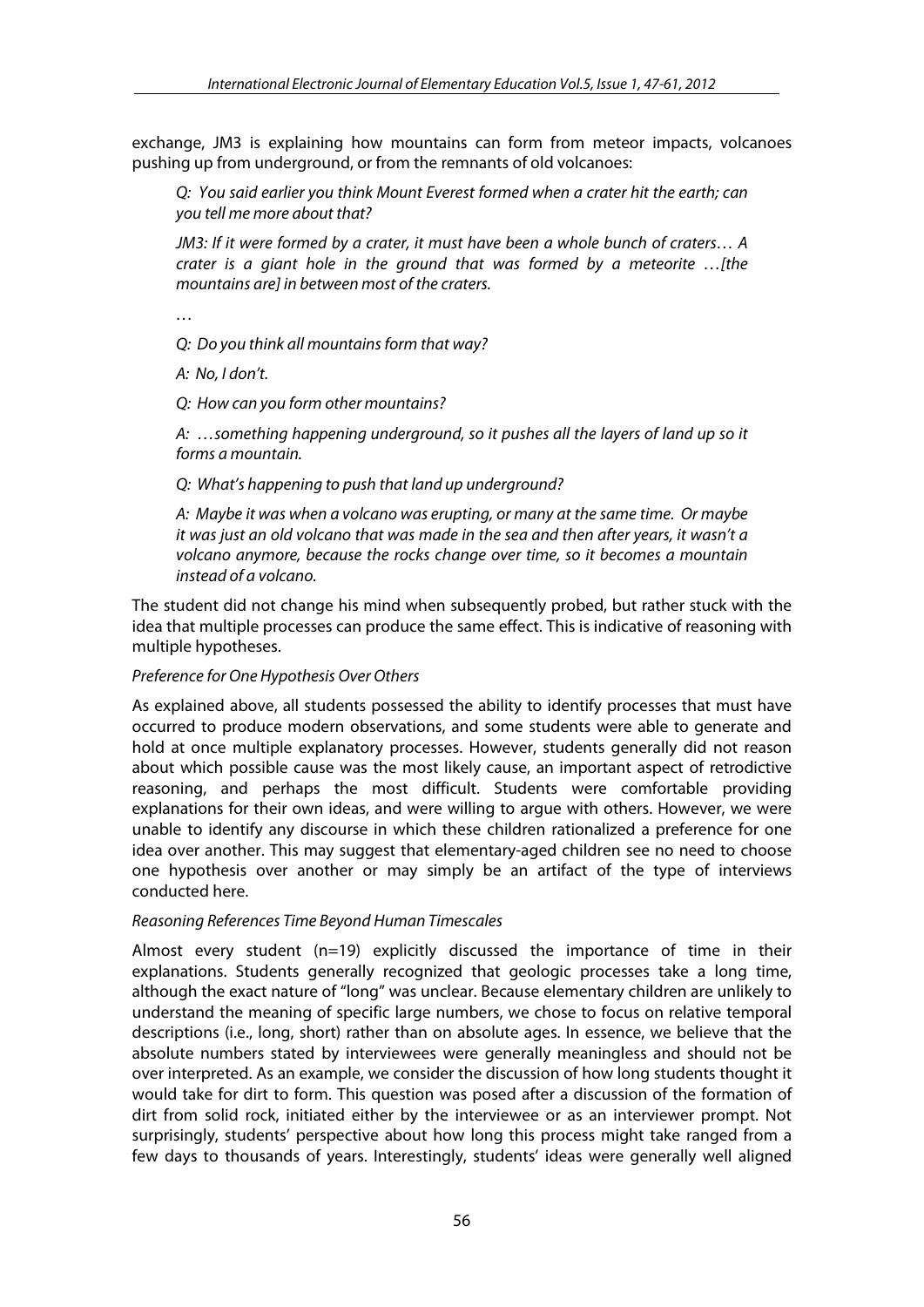with the actual amount of time it takes for soils to form. We suggest that this does not indicate strong conceptual understanding of the temporal nature of soil formation, but rather that soil happens to form over timespans that align quite well with the numbers the interviewed students happened to know.

Although humans can impact the Earth system, as evidenced by modern climate change, most Earth processes occur without human intervention and certainly the vast majority of Earth history passed before humans evolved. As noted above and by other researchers (e.g., Blake, 2005), some students were unable to recognize that humans play almost no role in most Earth processes. A particularly good example of this is reflected in a discussion between the interviewer and a first-grade student (LM1). In this exchange, the student has explained that a rock looks like it has been "*knocked around*":

*Q: How would a stone like this get knocked around?* 

*LM1: Humans kicking it, maybe. It came out of a volcano, or something, and it'll hit and crash apart because it came down with such force.*

*Q: Is there any other way it can get knocked around?* 

*LM1: Yeah, by humans kicking it.*

This student is clearly most comfortable with a human cause for the rock's movement, although a geologic event (volcano) is mentioned in passing. This is similar to TF3 explaining shells found in the interior USA through humans filling up the ocean with sand.

The idea that humans cause some geologic events is not limited to the youngest children. For example, a fifth grade student (TF5) is discussing dirt as an unchanging material:

*Q: Is the dirt in the dinosaur period the same dirt that we find today?* 

*TF5: Yes, I think so. It's possible for dirt to live that long, because…Like people, they will get killed and stuff, and they might just die. And plants, anybody could smoosh it, or a tree, they could cut down. But dirt's so small, nobody would really want to do anything to it. And if they do anything, nothing would really happen. You can't kill dirt. It's just there forever.*

This student views at least some aspects of the Earth as being static and unchanging. This discourse also reflects a notion that humans must be involved in changing or destroying dirt. Generally, those students who called upon human activities to explain changes, or lack of changes, to the Earth were least likely to recognize the importance and scale of geologic time. However, most of the young children interviewed here recognized the importance of time in creating Earth phenomena, as evidenced by the data presented in preceding sections, suggesting that deep time in an abstract sense is not outside the reach of young children.

# **Conclusion**

The children interviewed here showed themselves to be remarkably capable of some aspects of retrodictive reasoning, despite the presence of a number of interesting alternative conceptions about Earth processes. All interviewed students present evidence of an understanding that patterns present in the modern world are the imprints of processes that have already occurred, and most also explicitly reasoned about geologic time. This reasoning was more nuanced than the simple idea that processes take time to occur. Rather, these young students recognized that geologic processes resulting in modern features generally occur in the past and often before humans, or at least modern humans, were living in the same areas as modern features. This understanding of the relationship between modern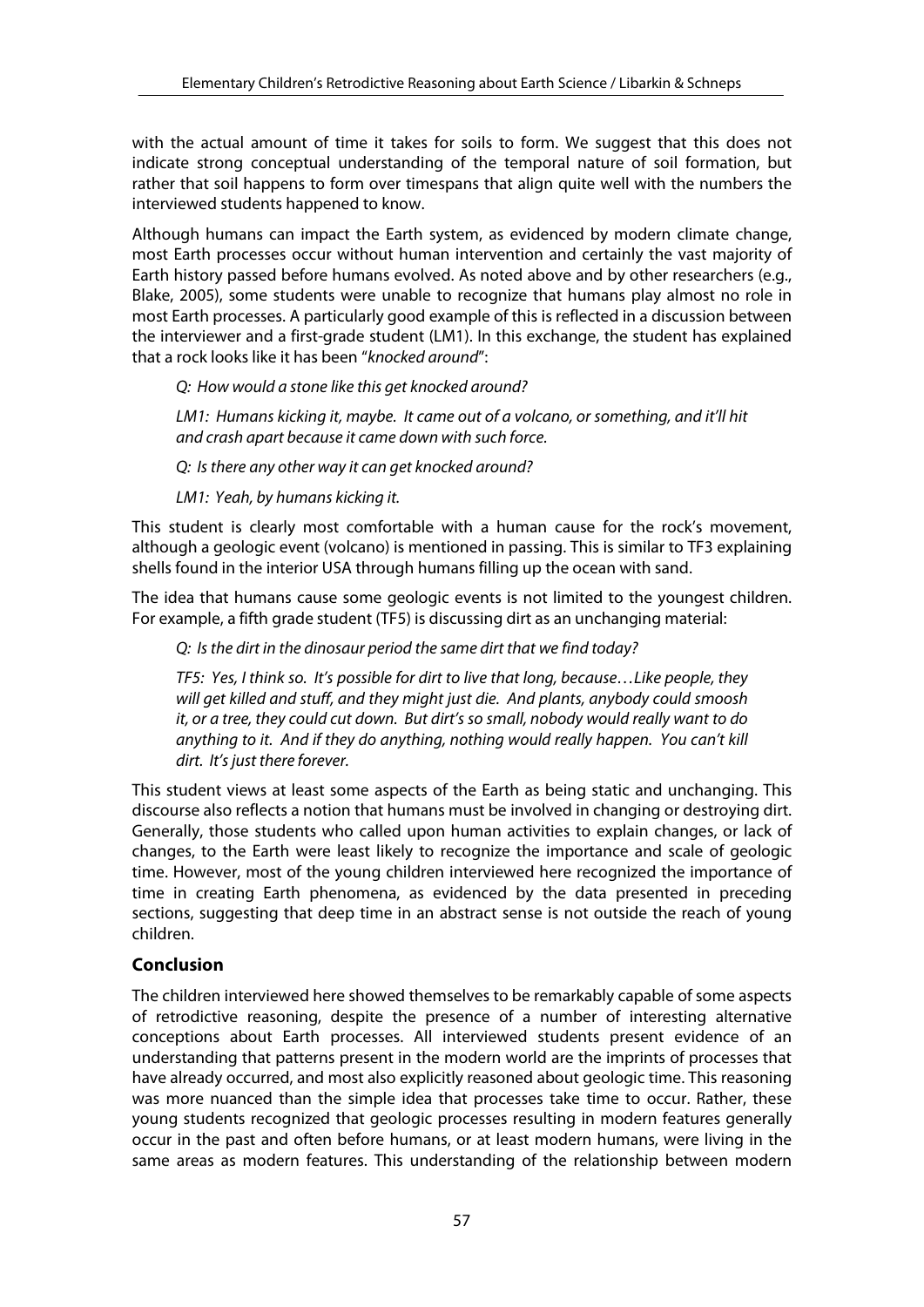observations and past events is the first prerequisite for retrodictive reasoning, and its presence indicates that young children are capable of making this type of inference about the past from modern evidence.

Children in this study were often able to describe specific events that might result in modern features and demonstrated the ability to use a variety of knowledge types in the context of their retrodictive reasoning. In some cases, children were drawing analogies from their own observations. This is particularly well exemplified by the young student who reasoned that the hot center of the Earth might result from a lack of air, as might occur in a stuffy room on a hot day. Similarly, an analogy of ingredients mixed together with a beater to form cookie dough was used to support the idea that the Earth's rotation results in materials mixing together to form rocks. These analogies clearly result from everyday experience. Everyday experiences often aligned with domain-general types of information, such as the idea that rocks will harden in the Sun; we suggest that this notion comes from physical experience with materials, such as mud, drying and hardening, rather than from instruction.

In other cases, such as with the model of states as tectonic plates or people infilling the ocean, the child was clearly pulling from an idea they had been taught in school or heard from the media, an authority, or friend. Most of these ideas were quite domain-specific. For example, students had very specific ideas about the ways in which mountains form that were unlikely to derive from everyday observations, such as the idea that meteors generate craters that are mountains. While children might experiment in the classroom with craters in simple experiments using for example flour and golfballs, meteor impacts are not likely a phenomenon directly observed by these students. The role of everyday experience and learned ideas in influencing a child's ability to reason retrodictively warrants further research. Most importantly, the ways in which everyday experience could be used to encourage retrodictive reasoning should be explored.

The presence of alternative conceptions about Earth systems, of which there were many documented in even this relatively small number of interviews, did not seem to interfere with the ability to reason retrodictively. Certainly, alternative conceptions will interfere with the ability to ascertain an accurate reason for Earth features and processes. However, the ability to reason despite significant alternative conceptions suggests that retrodictive reasoning in young students can be fostered even when children are cognitively unable to grasp some of the more complicated principles underlying strong scientific literacy. Gaining deep understanding of the fundamental laws and principles that govern the Earth system is vital for the reasoning, both retrodictive and predictive, that is needed for decision-making about human impacts on Earth.

• • •

#### **Acknowledgements**

We thank the entire Science Media Group team (including, notably, Alex Griswold) as well as all teachers and students who participated in this study. We especially thank our interviewees for sharing their ideas and passion for learning. An anonymous reviewer also provided helpful suggestions that significantly improved our discussion. This work was supported in part by the Annenberg Foundation through Annenberg Media.

**Julie LIBARKIN** is an Associate Professor of Geological Sciences at Michigan State University and Director of the Geocognition Research Lab. She specializes in assessment of student ideas and communication of science, with a specific focus on Earth Science.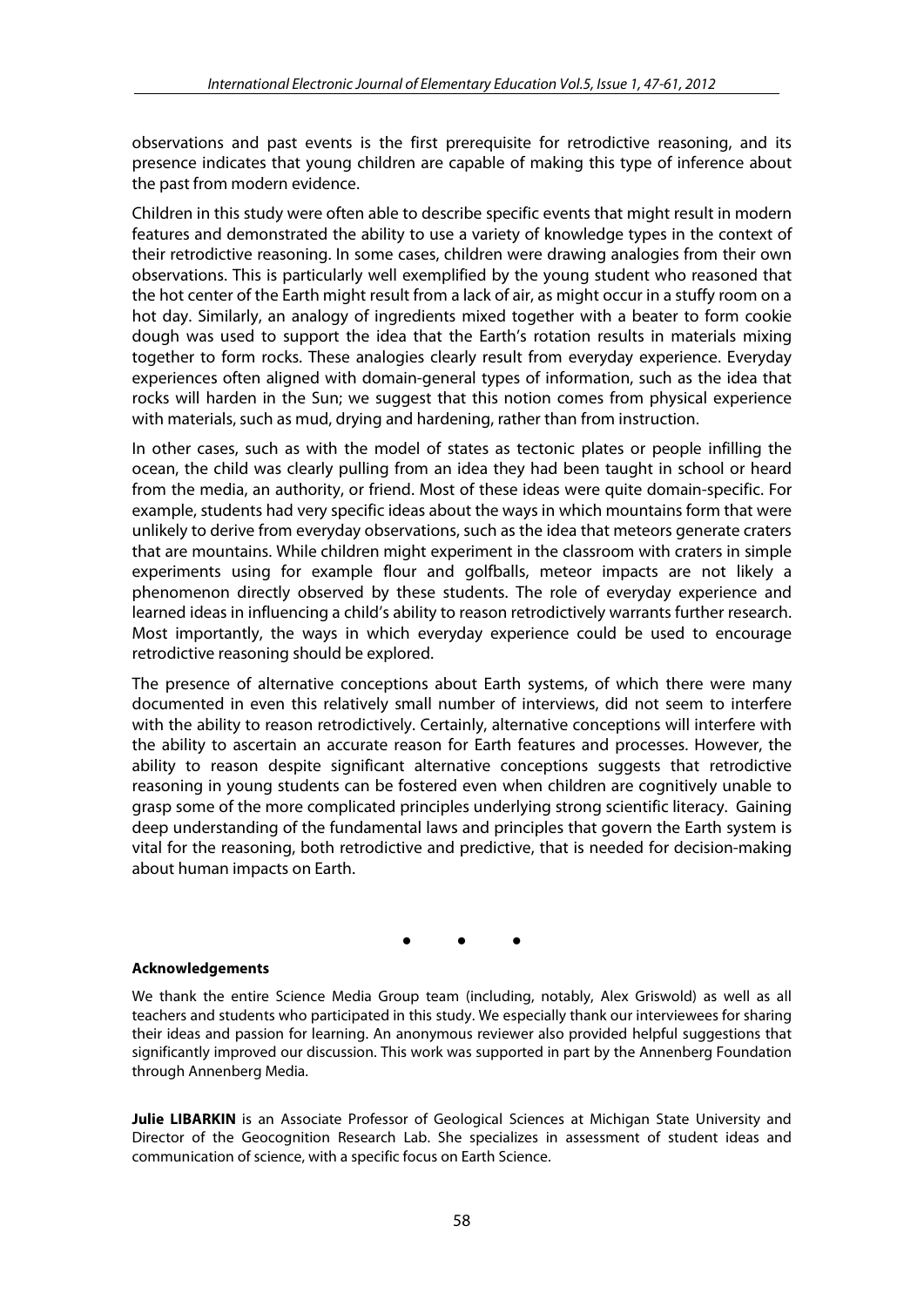**Matthew SCHNEPS** is the Director of the Laboratory for Visual Learning at the Harvard-Smithsonian Center for Astrophysics. His interests include science education, student ideas, educational media, learning differences, and cognitive psychology, with a focus on non-verbal learning.

#### **References**

- Argow, B., Reilly, J., & Schneps, M. (2004). *Essential science for teachers: Earth and space science*. Harvard-Smithsonian Center for Astrophysics. Science Media Group.
- Ault, C. R. (1982). Time in geological explanations as perceived by elementary-school students. *Journal of Geological Education*, *30*(5), 304–09.
- Ault, C. R. (1984). The everyday perspective and exceedingly unobvious meaning. *Journal of Geological Education*, *32*(2), 89–91.
- Ault, C. R. (1998). Criteria of excellence for geological inquiry: The necessity of ambiguity. *Journal of Research in Science Teaching*, *35*(2), 189–212.
- Barrow, L., & Haskins, S. (1996). Earthquake knowledge and experiences of introductory geology students. *Journal of College Science Teaching*, *26*(2), 143–46.
- Blake, A. (2005). Do young children's ideas about the Earth's structure and processes reveal underlying patterns of descriptive and causal understanding in earth science? *Research in Science & Technological Education*, *23*(1), 59–74. 0
- Cheek, K. A. (2010). Commentary: A summary and analysis of twenty-seven years of geoscience conceptions research. *Journal of Geoscience Education*, *58*(3), 122–134.
- Dahl, J., Anderson, S. W., & Libarkin, J. C. (2005). Digging into Earth Science: Alternative conceptions held by K-12 teachers. *Journal of Science Education*, *12*, 65–68.
- Dal, B. (2007). How do we help students build beliefs that allow them to avoid critical learning barriers and develop a deep understanding of geology? *Eurasia Journal of Mathematics, Science and Technology Education*, *3*(4), 251–269.
- DeLaughter, J. E., Stein, S., Stein, C. A., & Bain, K. R. (1998). Preconceptions abound among students in an introductory earth science course. *Eos, Transactions American Geophysical Union*, *79*(36), 429– 432.
- Dodick, J., & Orion, N. (2003). Cognitive factors affecting student understanding of geologic time. *Journal of Research in Science Teaching*, *40*(4), 415–442.
- Dove, J. E. (1998). Students' alternative conceptions in Earth science: a review of research and implications for teaching and learning. *Research Papers in Education*, *13*(2), 183–201.
- Gosselin, D. C., & Macklem-Hurst, J. L. (2002). Pre-/post-knowledge assessment of an earth science course for elementary/middle school education majors. *Journal of Geoscience Education*, Papers in Natural Resources, *50*(2), 169–175.
- Happs, J. C. (1984). Soil genesis and development: Views held by New Zealand students. *Journal of Geography*, *83*(4), 177–180.
- Kali, Y., Orion, N., & Eylon, B.-S. (2003). Effect of knowledge integration activities on students' perception of the earth's crust as a cyclic system. *Journal of Research in Science Teaching*, *40*(6), 545– 565.
- King, C. (2008). Geoscience education: an overview. *Studies in Science Education*, *44*(2), 187–222.
- Kortz, K. M., & Murray, D. P. (2009). Barriers to college students learning how rocks form. *Journal of Geoscience Education*, *57*(4), 300–315.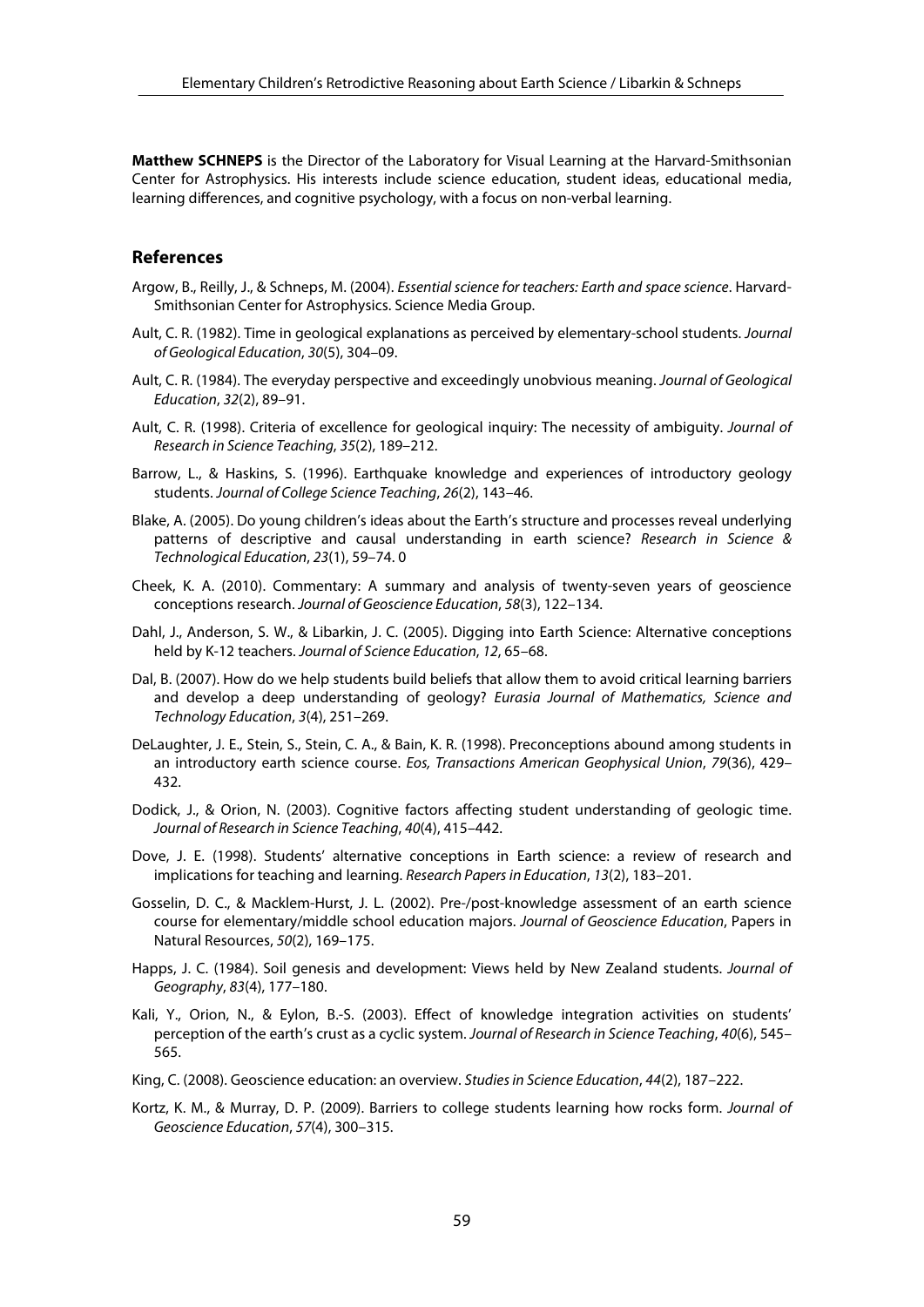- Kusnick, J. (2002). Growing pebbles and conceptual prisms Understanding the source of student misconceptions about rock formation. *Journal of Geoscience Education*, *50*(1), 31–39.
- Lawton, J. (2001). Earth System Science. *Science*, *292*(5524), 1965–1965. doi:10.1126/science.292.5524.1965
- Lewis, E. B., & Baker, D. R. (2009). A call for a new geoscience education research agenda. *Journal of Research in Science Teaching*, *47*(2), 121-129.
- Libarkin, J., Anderson, S., Dahl, J., Beilfuss, M., Boone, W., & Kurdziel, J. (2005). College students' ideas about geologic time, Earth's interior, and Earth's crust. *Journal of Geoscience Education*, *53*(1), 17– 26.
- Libarkin, J. C., & Kurdziel, J. P. (2006). Ontology and the teaching of earth system science. *Journal of Geoscience Education*, *54*(3), 408.
- Lillo, J. (1994). An analysis of the annotated drawings of the internal structure of the Earth made by students aged 10–15 from primary and secondary schools in Spain. *Teaching Earth Science*, *19*, 83– 87.
- Marques, L., & Thompson, D. (1997). Misconceptions and conceptual changes concerning Continental Drift and Plate Tectonics among Portuguese students aged 16‐17. *Research in Science & Technological Education*, *15*(2), 195–222.
- Montangero, J. (1996). *Understanding Changes In Time: The Development Of Diachronic Thinking In 7-12 Year Old Children*. Taylor & Francis.
- Muthukrishna, N., Carnine, D., Grossen, B., & Miller, S. (1993). Children's alternative frameworks: Should they be directly-addressed in science instruction? *Journal of Research in Science Teaching*, *30*(3), 233–248.
- Nelson, B. D., Aron, R. H., & Francek, M. A. (1992). Clarification of selected misconceptions in physical geography. *Journal of Geography*, *91*(2), 76–80.
- Norris, S. P., Guilbert, S. M., Smith, M. L., Hakimelahi, S., & Phillips, L. M. (2005). A theoretical framework for narrative explanation in science. *Science Education*, *89*(4), 535–563.
- Pyle, E. J. (2008). A model of inquiry for teaching Earth Science. *Electronic Journal of Science Education*, *12*(2). Retrieved from http://ejse.southwestern.edu/article/view/7770
- Ross, K. E. K., & Shuell, T. J. (1993). Children's beliefs about earthquakes. *Science Education*, *77*(2), 191– 205.
- Schoon, K. (1995). The origin and extent of alternative conceptions in the earth and space sciences: A survey of pre-service elementary teachers. *Journal of Elementary Science Education*, *7*(2), 27–46.
- Sunderlin, D. (2009). Integrative mapping of global-scale processes and patterns on "imaginary Earth " continental geometries: A teaching tool in an Earth History course. *Journal of Geoscience Education*, *57*(1), 73–81.
- Thomson, N., & Chapman Beall, S. (2008). An Inquiry Safari: What can we learn from skulls? *Evolution: Education and Outreach*, *1*(2), 196–203.
- Trend, R. (1998). An investigation into understanding of geological time among 10‐ and 11‐year‐old children. *International Journal of Science Education*, *20*(8), 973–988.
- Trend, R. (2000). Conceptions of geological time among primary teacher trainees, with reference to their engagement with geoscience, history, and science. *International Journal of Science Education*, *22*(5), 539–555.
- Trend, R. D. (2001). Deep time framework: A preliminary study of U.K. primary teachers' conceptions of geological time and perceptions of geoscience. *Journal of Research in Science Teaching*, *38*(2), 191– 221.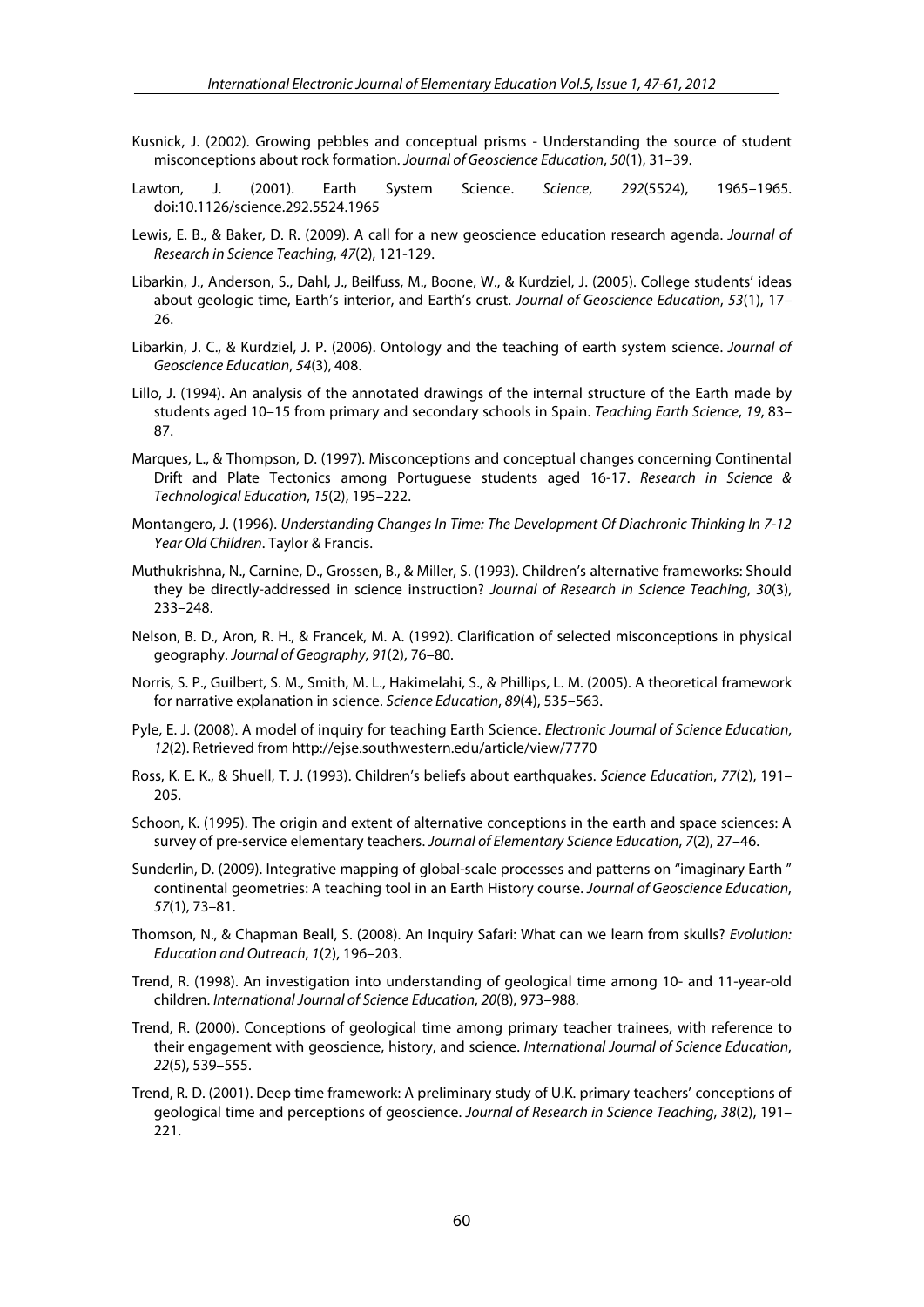- Trend, R., Everett, L., & Dove, J. (2000). Interpreting primary children's representations of mountains and mountainous landscapes and environments. *Research in Science & Technological Education*, *18*(1), 85–112.
- Wiser, M., & Amin, T. (2001). "Is heat hot?" Inducing conceptual change by integrating everyday and scientific perspectives on thermal phenomena. *Learning and Instruction*, *11*(4–5), 331–355.
- Zimmerman, C. (2000). The development of scientific reasoning skills. *Developmental Review*, *20*(1), March 2000, 99-149.